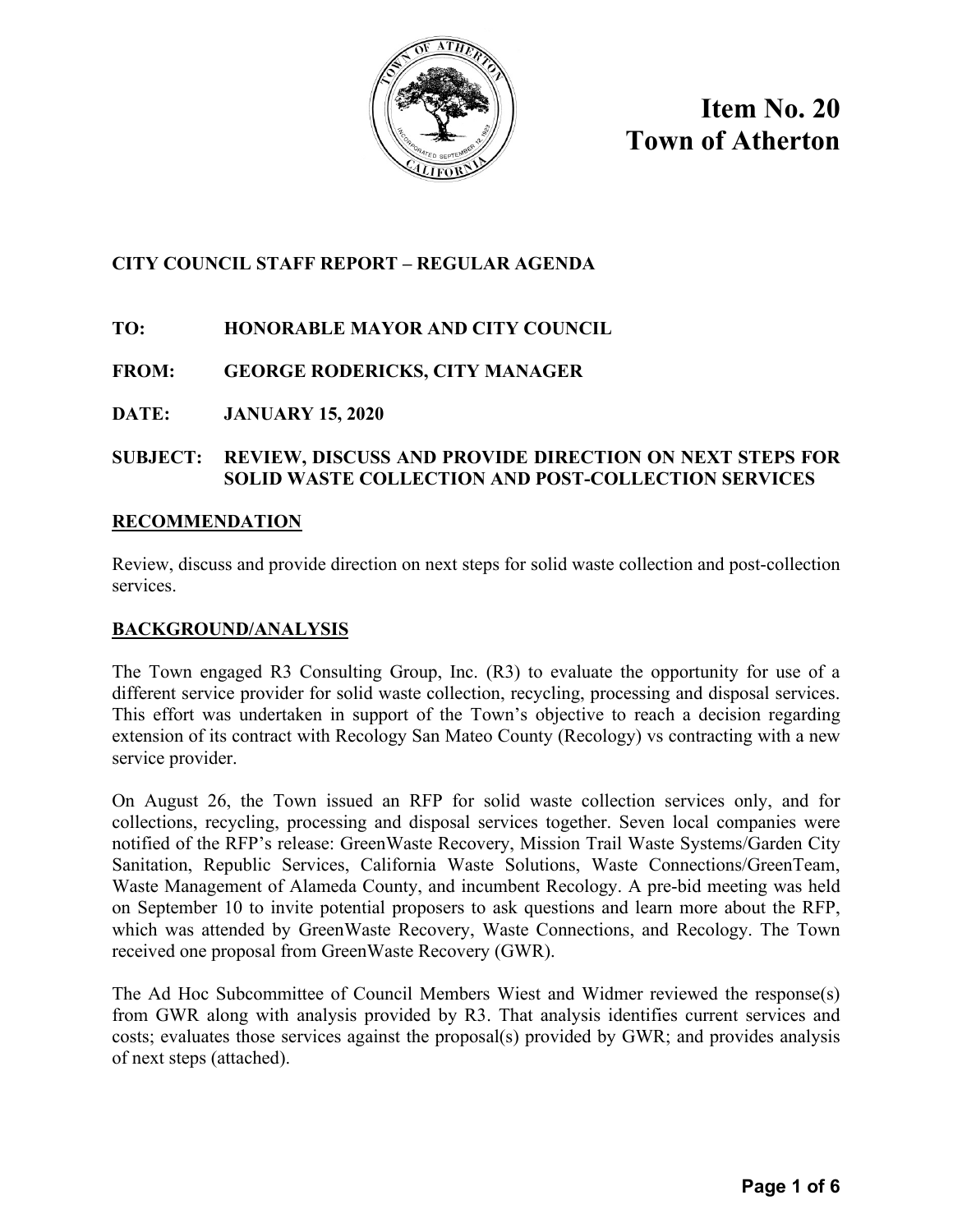**Refuse Services Next Steps January 15, 2020 Page 2 of 3** 

The Subcommittee is prepared to answer any questions the Council may have. Should the Council desire, R3 can attend the February 19 City Council meeting to provide an in-depth discussion of the results and recommendations.

A decision on next steps would need to be made by March 2020 so that appropriate actions may be taken to exit the SBWMA, if desired.

#### **POLICY ISSUES**

Policy issues related to this item involve a discussion of whether to proceed with the Amended and Restated Franchise Agreement with Recology or move forward with an alternate service provider. The City Council can opt, at any time prior to its expiration in December 2020, to execute the Amended and Restated Franchise Agreement. However, if the Town opts to exit the SBWMA and continue services with an alternative service provider, appropriate notice must be provided to the SBWMA and Recology and the Town must comply with the exit provisions of both the JPA Agreement and the Franchise Agreement.

A Notice of Intent to Withdraw must be submitted at least six months prior to the end of the current rate year, specifying the exact date of withdrawal. To coincide with the end of the Franchise Agreement, the Notice of Intent would need to be sent by June 2020. Other issues related to withdrawal will also be necessary, to include a vote of the SBWMA member agencies and liquidation of all existing debts, obligations, and liabilities. Should the Council opt to move forward with an alternate service provider, staff will finalize the exit costs with the SBWMA. Initial projections by the SBWMA place the cost to exit the SBWMA at approximately \$1.9 to \$2.1 million; however, some of these costs may be subject to further discussion.

### **FISCAL IMPACT**

None at this time.

### **PUBLIC NOTICE**

Public notification was achieved by posting the City Council agenda, with this agenda item being listed, at least 72 hours prior to the meeting in print and electronically. Information about the project is also disseminated via the Town's electronic News Flash and Atherton Online. There are approximately 1,200 subscribers to the Town's electronic News Flash publications. Subscribers include residents as well as stakeholders – to include, but not limited to, media outlets, school districts, Menlo Park Fire District, service providers (water, power and sewer), and regional elected officials.

#### **COMMISSION/COMMITTEE FEEDBACK/REFERRAL**

This item  $\frac{X}{x}$  has not been before a Town Committee or Commission.

Audit/Finance Committee (meets every other month)

Bicycle/Pedestrian Committee (meets as needed)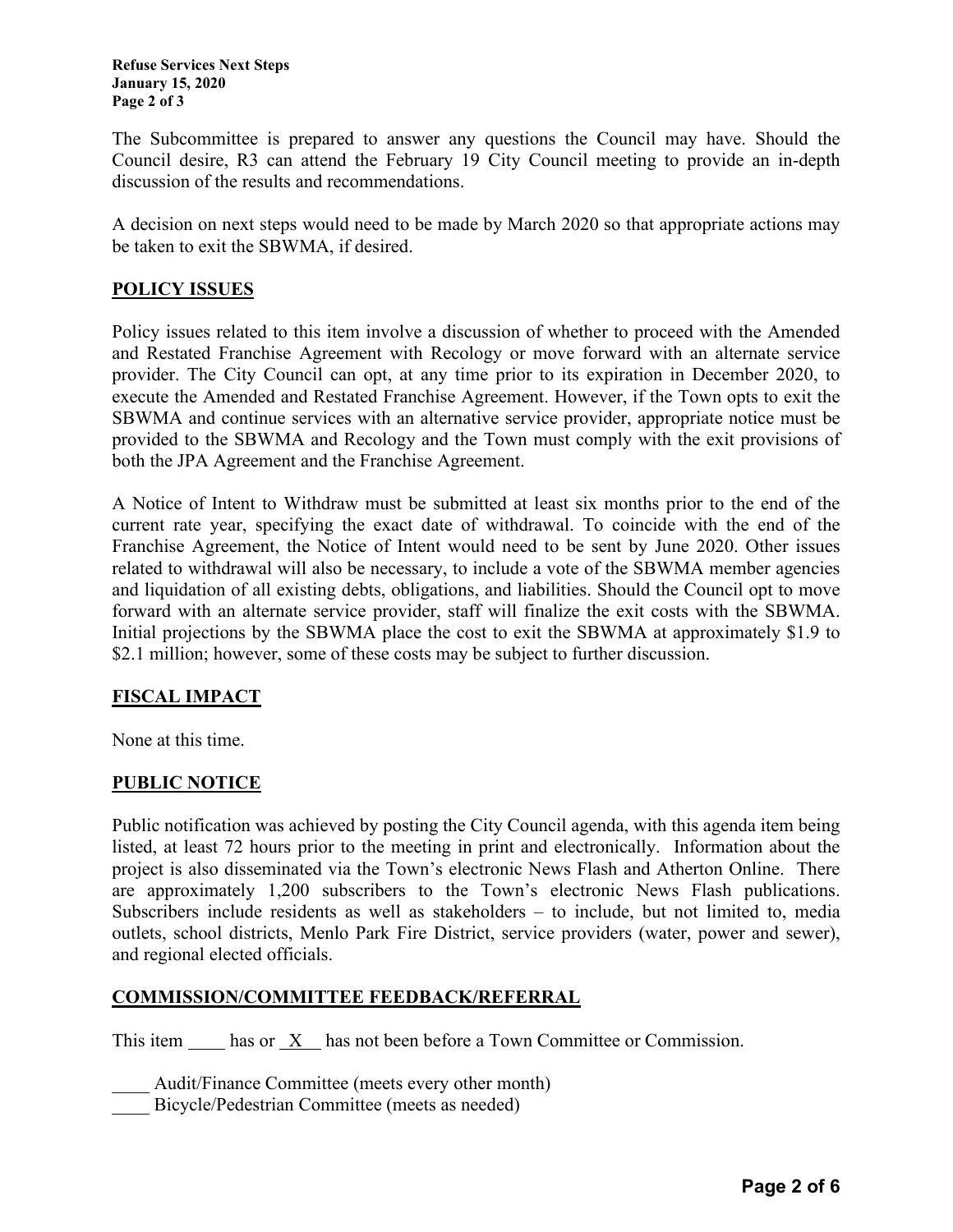**Refuse Services Next Steps January 15, 2020 Page 3 of 3** 

- \_\_\_\_ Civic Center Advisory Committee (meets as needed)
- \_\_\_\_ Environmental Programs Committee (meets every other month)
- Park and Recreation Committee (meets each month)
- **Planning Commission (meets each month)**
- Rail Committee (meets every other month)
- Transportation Committee (meets every other month)
- Tree Committee (meets each month)

## **ATTACHMENTS**

Report from R3 Consulting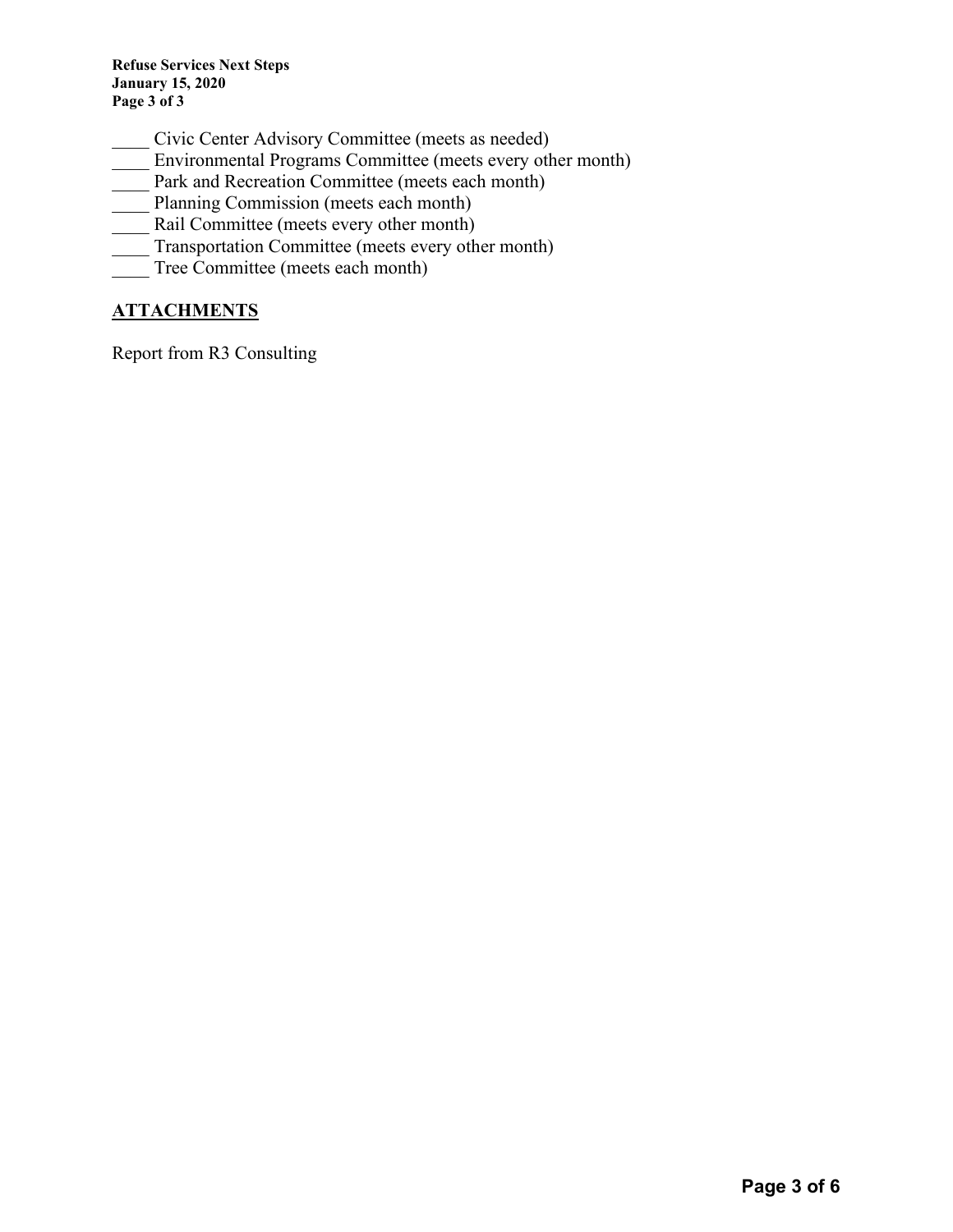**ATTACHMENT 1**



www.r3cgi.com

| <b>Northern California Office</b><br>1512 Eureka Road, Suite 220, Roseville, CA 95661<br>Tel: 916-782-7821   Fax: 916-782-7824 |                                         | San Francisco Bay Area Office<br>2600 Tenth Street, Suite 424, Berkeley, CA 94710<br>Tel: 510-647-9674 |
|--------------------------------------------------------------------------------------------------------------------------------|-----------------------------------------|--------------------------------------------------------------------------------------------------------|
| To:                                                                                                                            | George Rodericks, Atherton City Manager |                                                                                                        |
| From:                                                                                                                          | Emily Ginsburg, R3 Consulting Group     |                                                                                                        |
| Date:                                                                                                                          | January 9, 2020                         |                                                                                                        |
| Subject:                                                                                                                       | Town of Atherton Solid Waste RFP Update |                                                                                                        |

The Town of Atherton (Town) engaged R3 Consulting Group, Inc. (R3) to evaluate the opportunity for the Town to use a different service provider for solid waste collection, recycling, processing and disposal services. This effort was undertaken in support of the Town's objective to reach a decision regarding extension of its contract with Recology San Mateo County (Recology) vs entering a new contract. This memorandum is a status update on the effort thus far.

## Solid Waste Services RFP

On August 26th, the Town issued an RFP for solid waste collection services only, and for collections, recycling, processing and disposal services together. Seven local companies were notified of the RFP's release: GreenWaste Recovery, Mission Trail Waste Systems / Garden City Sanitation, Republic Services, California Waste Solutions, Waste Connections / GreenTeam, Waste Management of Alameda County, and incumbent Recology. A pre-bid meeting was held on September 10th to invite potential proposers to ask questions and learn more about the RFP, which was attended by GreenWaste Recovery, Waste Connections, and Recology. The Town received one proposal from GreenWaste Recovery (GWR); the other companies declined to submit a proposal in order to focus on their current core business and/or they could not provide cost-effective services from their existing locations in the region.

# GreenWaste Recovery Proposal

R3 has reviewed GWR's proposal and found that it is comprehensive and complete, presenting three alternatives to the current system utilizing Recology (solid waste collection service) and SBWMA (solid waste post-collection services) for the Town's consideration:

1. **GWR Collection and SBWMA Post-Collection Compensation:** In this first scenario, GWR would replace Recology as Atherton's solid waste hauler, and the processing and disposal of Atherton's waste would continue to be managed through SBWMA. The combination of GWR's collection-only proposed compensation plus conservative projections of SBWMA Post-Collection and Authority (SBWMA) costs, averaged over 2021-2023, is 3.8% higher than the sum of conservative projections of Recology's compensation plus conservative projections of SBWMA's costs averaged over the same time period.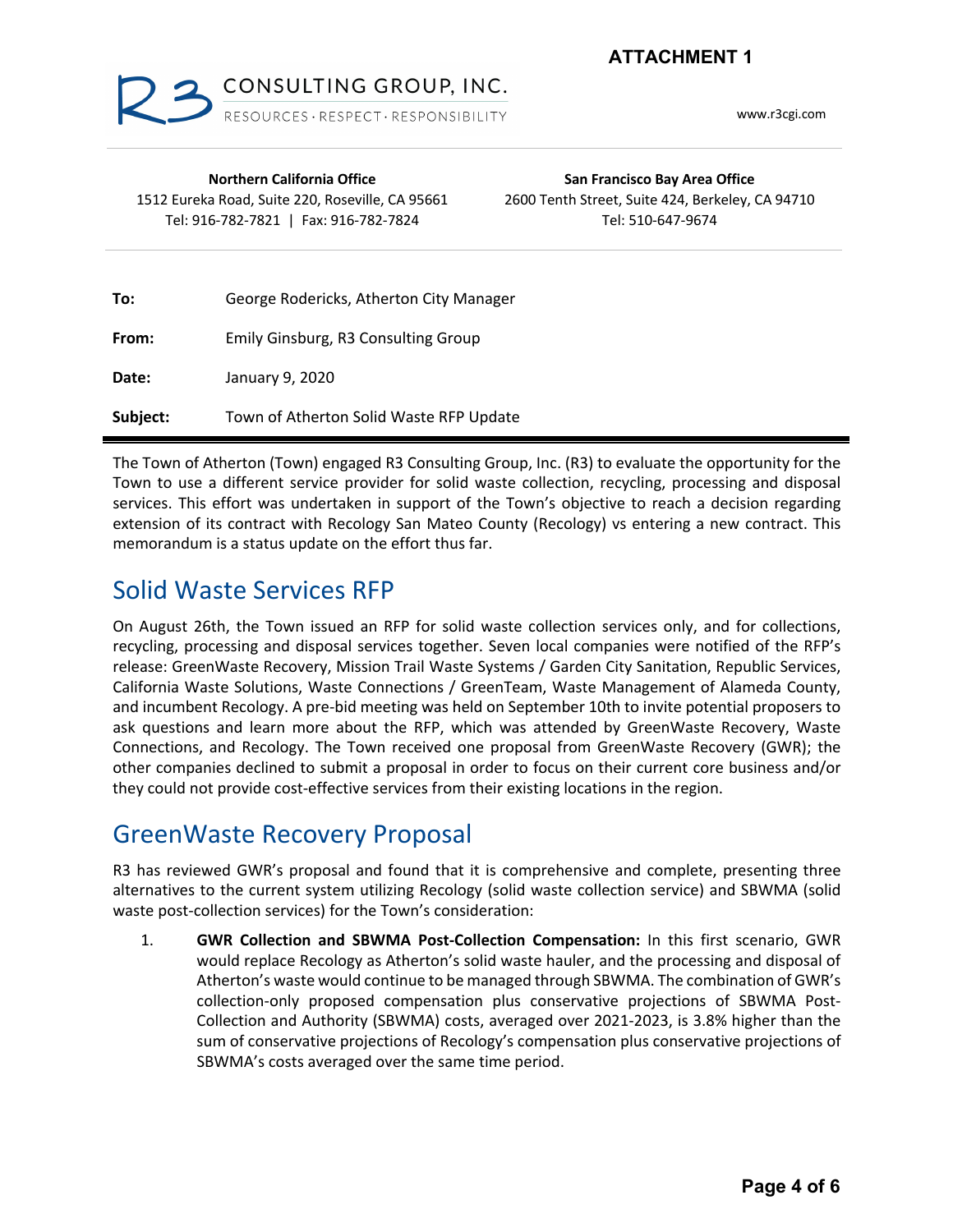Mr. George Rodericks January 9, 2020 Page 2 of 3

- 2. **GWR Collection and GWR Post-Collection Compensation – Food Scraps in Green Bin:** In a second scenario, GWR would become Atherton's solid waste collector and also replace SBWMA in managing the processing and disposal of Atherton's waste. Food scraps would continue to be accepted in the green container for composting. Averaged over 2021-2023 GWR's combined collection and post-collection compensation (which would require SBWMA withdrawal) is estimated to be 0.48% lower than conservative estimates for the combined Recology and SBWMA figures averaged over the same period. This is due to lower proposed post-collection compensation due to GWR compared to SBWMA.
- 3. **GWR Collection and GWR Post-Collection Compensation – Food Scraps in Black Bin:** In an alternative third scenario, GWR would become Atherton's solid waste collector and manage its processing and disposal—however, food scraps would be placed in the garbage in order to be sorted through potentially achieving higher landfill waste diversion. GWR estimates processing all three streams (as opposed to the current two, recycling and organics) would come at a minimal additional cost per year. Averaged over 2021-2023 GWR's combined collection and post-collection compensation (which would require SBWMA withdrawal) is estimated to be 0.22% lower than conservative estimates for the combined Recology and SBWMA figures averaged over the same period. This is again due to lower proposed postcollection compensation due to GWR compared to SBWMA.

It is important to note that the cost savings/cost increase margins in comparing these different scenarios will shift pending completion of R3's financial model. Specifically, R3's analysis and these initial findings will continue to be adjusted and refined over the next few weeks, as a number of key factors remain to be resolved:

- Further clarification from GWR regarding assumptions and compensation figures presented in its proposal and its SB 1383 Short-lived Climate Pollutants compliance plan for Atherton, particularly its proposed food scraps in black bin program option.
- Exploration of potential, additional cost savings derived from further service refinements and a streamlined contractor compensation methodology.
- Evaluation of Recology compensation figures regarding its bulky item collection service, overage charges, and rising fuel expenses. R3 is further evaluating Amendments A and B to the Extended and Restated Franchise Agreement regarding these operating costs. It is anticipated that the rough projections of costs associated with the Extended and Restated Franchise Agreement will increase; further increasing the potential savings over time with GWR.
- § The high degree of uncertainty in modeling SB 1383 associated costs, a comprehensive piece of state legislation targeting the reduction of greenhouse gas emissions from landfilled organic waste. SB 1383 is an unfunded state mandate still in the rulemaking process— implementation costs cannot be estimated with more certainty until the regulatory text has been finalized. An initial estimate of the Town's share of implementation costs via SBWMA is included in R3's modeled based on a study conducted by HFH Consultants; an initial estimate of the Town's implementation costs if it were to withdraw from SBWMA has yet to be determined. The proposal submitted by GWR incorporates the Town's compliance with SB 1383 into the cost-model. It is anticipated that the rough projections associated with remaining with the SBWMA and the Extended and Restated Franchise Agreement will increase; further increasing the potential savings over time with GWR.